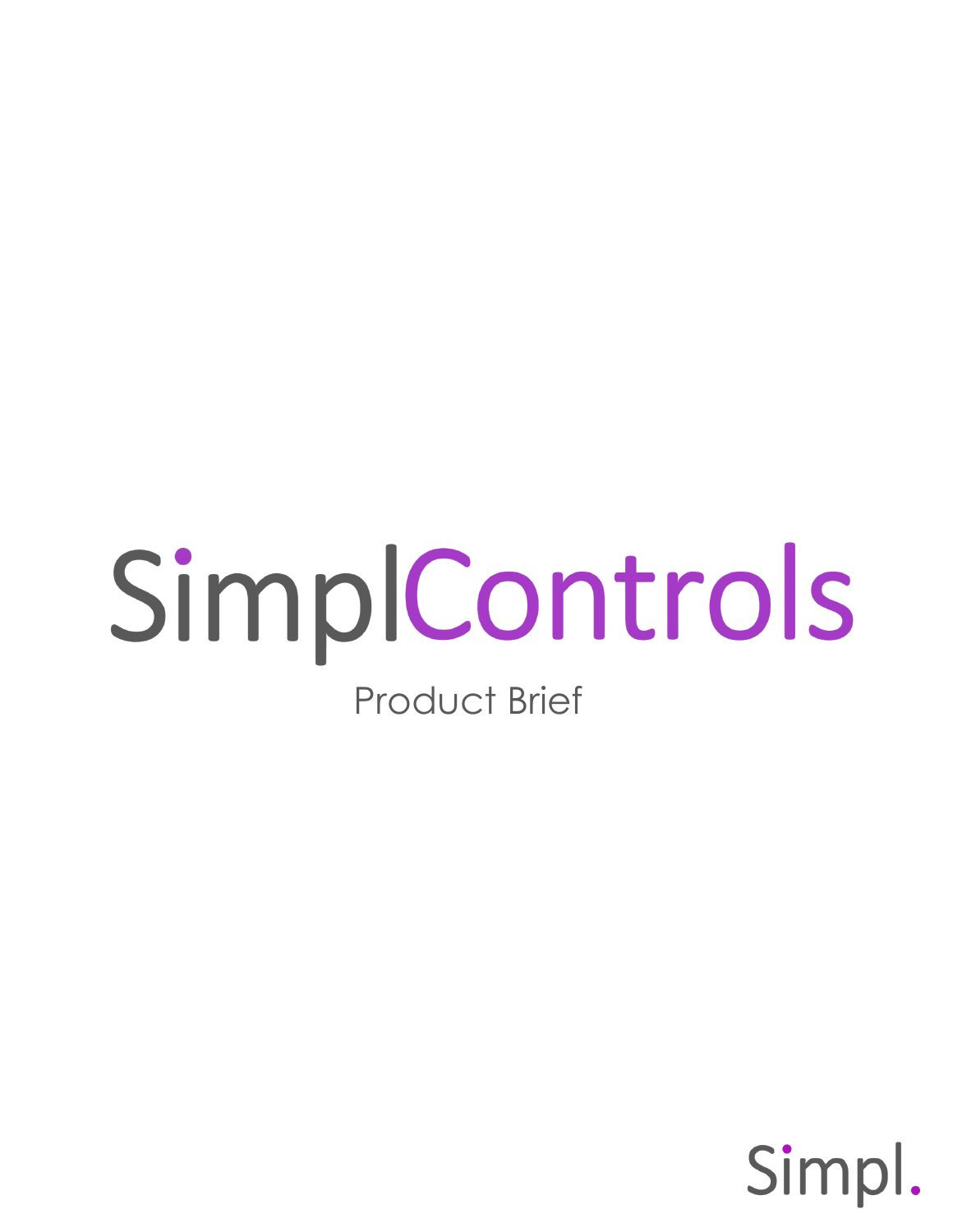#### What is it?

SimplControls is a collection of sensors, switches, software and communications modules that work together to reduce energy consumption and the peak power load of a commercial or residential building.

SimplControls is specifically designed for buildings with automation area of less than 20,000 square feet.



#### How does it work?

At the core of the system is SimplMeter, a two channel, 3-phase power and energy measurement system that measures power consumption and production of a building in real-time.

With this information and a knowledge of various electrical equipment in the building, SimplControls uses its AI engine to switch electrical power loads in order to keep maximum power to an optimal level.

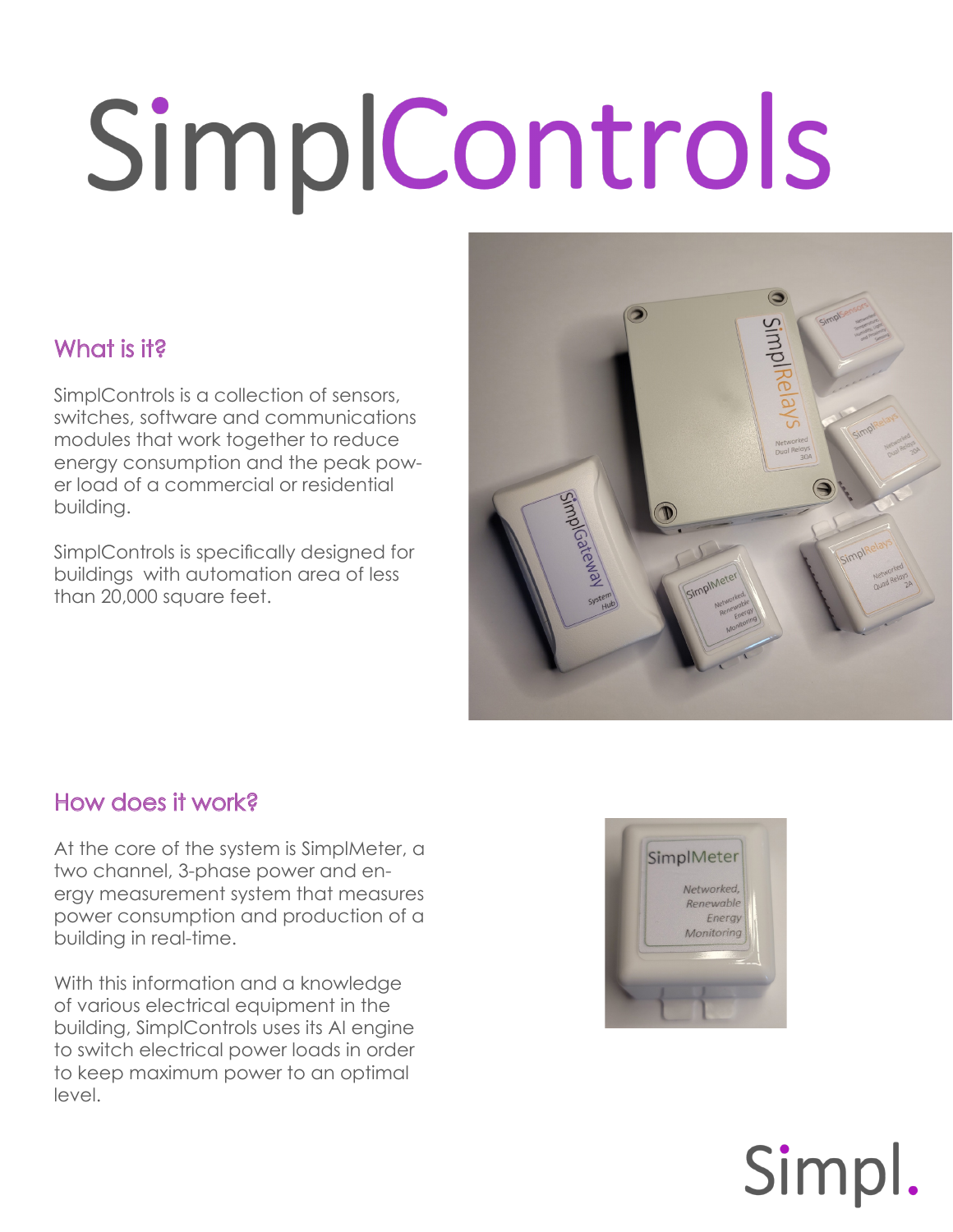#### Sensors:

Temperature and humidity sensors, door monitors, and light intensity measurements are used within a secure mesh network to determine the optimal scheme for keeping the peak power levels to a minimum.





A network of wireless relays and switches dynamically switch HVAC units, water heaters or refrigerators and freezers. Other appliances or electric loads are also managed according to their respective parameters.



Simpl

#### Key Differentiators:

- Wireless sensors, switches and controller means no conduit runs or expensive electrical work
- Easy, low-cost installations performed in hours, not days
- Online system design
- Intelligent, software-based self-commissioning
- Universal sensor device for temperature, humidity, light intensity and door sensing
- Dynamic power measurement using SimplMeter, a dual-channel, revenue-grade power measurement element. The real-time capabilities of SimplMeter is responsible for the dynamic demand management
- Out-of-the-box integration with solar and battery systems
- Uses an integrated tariff table to decide when a load should be turned off based on dollar savings
- Real-time view of the savings generated by the system
- 4G or Wi-Fi Connectivity with mesh technology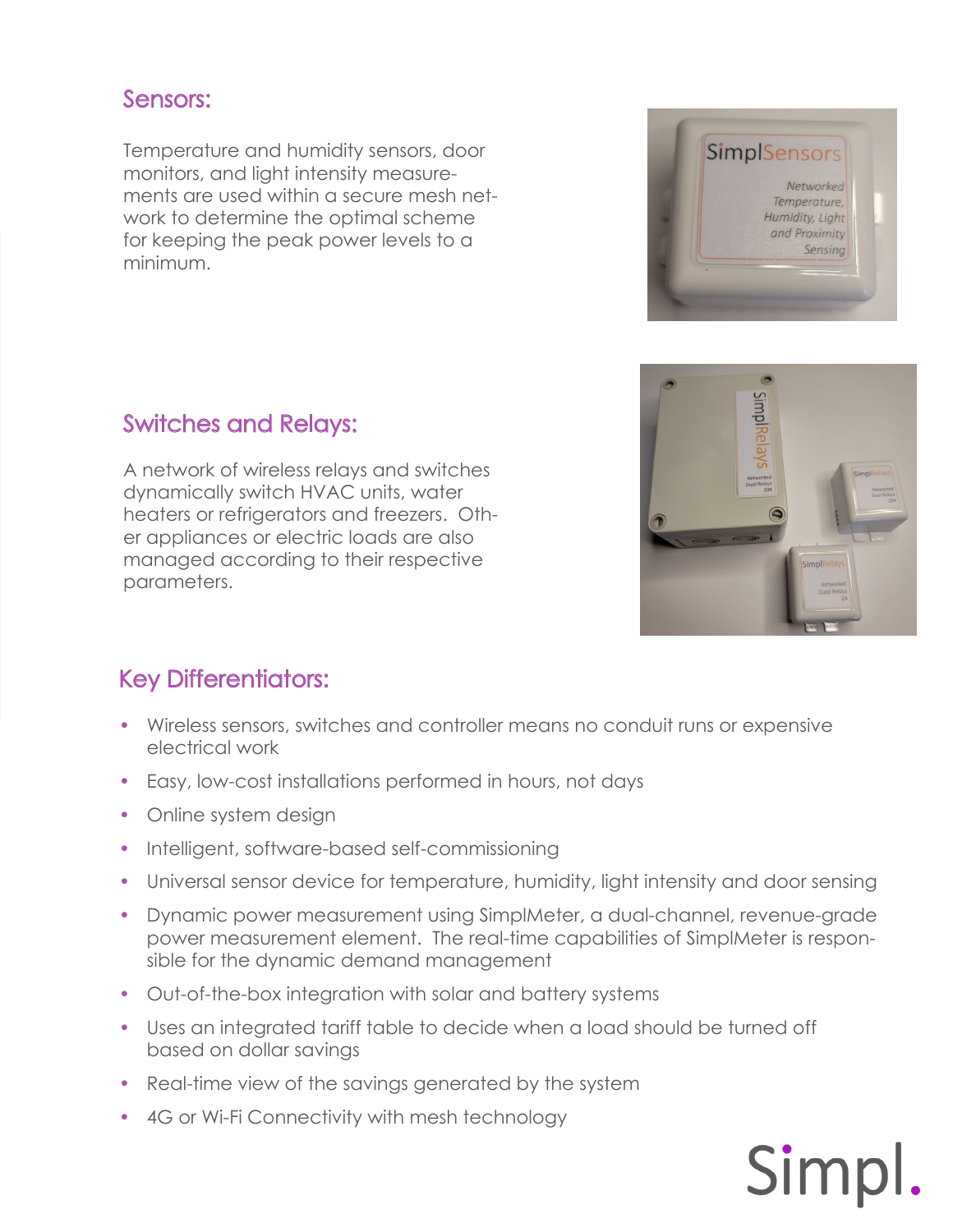### Module Specifications

|                                               | SimplMeter<br>Wireless Realtime, Dual Power and Energy Measurement                                                                         |  |                             |                                                     |  |
|-----------------------------------------------|--------------------------------------------------------------------------------------------------------------------------------------------|--|-----------------------------|-----------------------------------------------------|--|
| Model Number                                  | SimplMeter-0000                                                                                                                            |  | SimplMeter-0001             |                                                     |  |
| Number of Meters                              |                                                                                                                                            |  | 2                           |                                                     |  |
| <b>Current Transformers</b>                   | Meter is equipped with<br>two. 1"-diameter CTs                                                                                             |  |                             | Each Meter is equipped with<br>two, 1"-diameter CTs |  |
| Phase/Meter                                   | Split phase or 3-phase                                                                                                                     |  |                             |                                                     |  |
| Voltage Range                                 | 100VAC to 480VAC                                                                                                                           |  |                             |                                                     |  |
| Current Range with<br>Different Size Rope CTs | 1" Diameter CT<br>$10 - 100A$                                                                                                              |  | 4" Diameter CTs<br>10-1000A | 8" Diameter CTs<br>10-5000A                         |  |
| Dimensions                                    | $2"$ W $\times$ 2" L $\times$ 1.5" D                                                                                                       |  |                             |                                                     |  |
| Environmental                                 | IP67 rating; -30 °C to 60 °C at up to 95% RH                                                                                               |  |                             |                                                     |  |
| <b>Storage Temperature</b>                    | -30 °C to 60 °C                                                                                                                            |  |                             |                                                     |  |
| <b>Communication Protocol</b>                 | Private Wi-Fi Mesh Network based on<br>Simpl Global's patent-pending technology                                                            |  |                             |                                                     |  |
| Options                                       | SimpIMeter-0002: Add 1"-Diameter CTs<br>SimplMeter-0003: Replace or Add 4"-Diameter CTs<br>SimplMeter-0004: Replace of Add 8"-Diameter CTs |  |                             |                                                     |  |

|                            | <b>SimplRelays</b><br>Wireless Switching for Electrical Loads and Appliances                                                                                                                       |                          |                      |  |
|----------------------------|----------------------------------------------------------------------------------------------------------------------------------------------------------------------------------------------------|--------------------------|----------------------|--|
| Model Number               | SimplRelays-HVAC                                                                                                                                                                                   | SimplRelays-30A-single   | SimplRelays-30A-daul |  |
| <b>Number of Relays</b>    | $\overline{A}$                                                                                                                                                                                     |                          | 2                    |  |
| Current per Relay (A)      | 2A                                                                                                                                                                                                 | 30A                      | 30A                  |  |
| Voltage                    | 24 to 250VAC                                                                                                                                                                                       |                          |                      |  |
| <b>Dimensions</b>          | $2''$ W x $2''$ I x 1.5" D                                                                                                                                                                         | $5"$ W x 3.8"   x 2.3" D |                      |  |
| Environmental              | IP67 rating; -30 °C to 60 °C at up to 95% RH                                                                                                                                                       |                          |                      |  |
| <b>Storage Temperature</b> | $-30$ °C to 60 °C                                                                                                                                                                                  |                          |                      |  |
| Communication<br>Protocol  | Private Wi-Fi Mesh Network based on<br>Simpl Global's patent-pending technology<br>LoRa Radio for long-distance, inter-building communications.<br>Uses Simpl's proprietary communication protocol |                          |                      |  |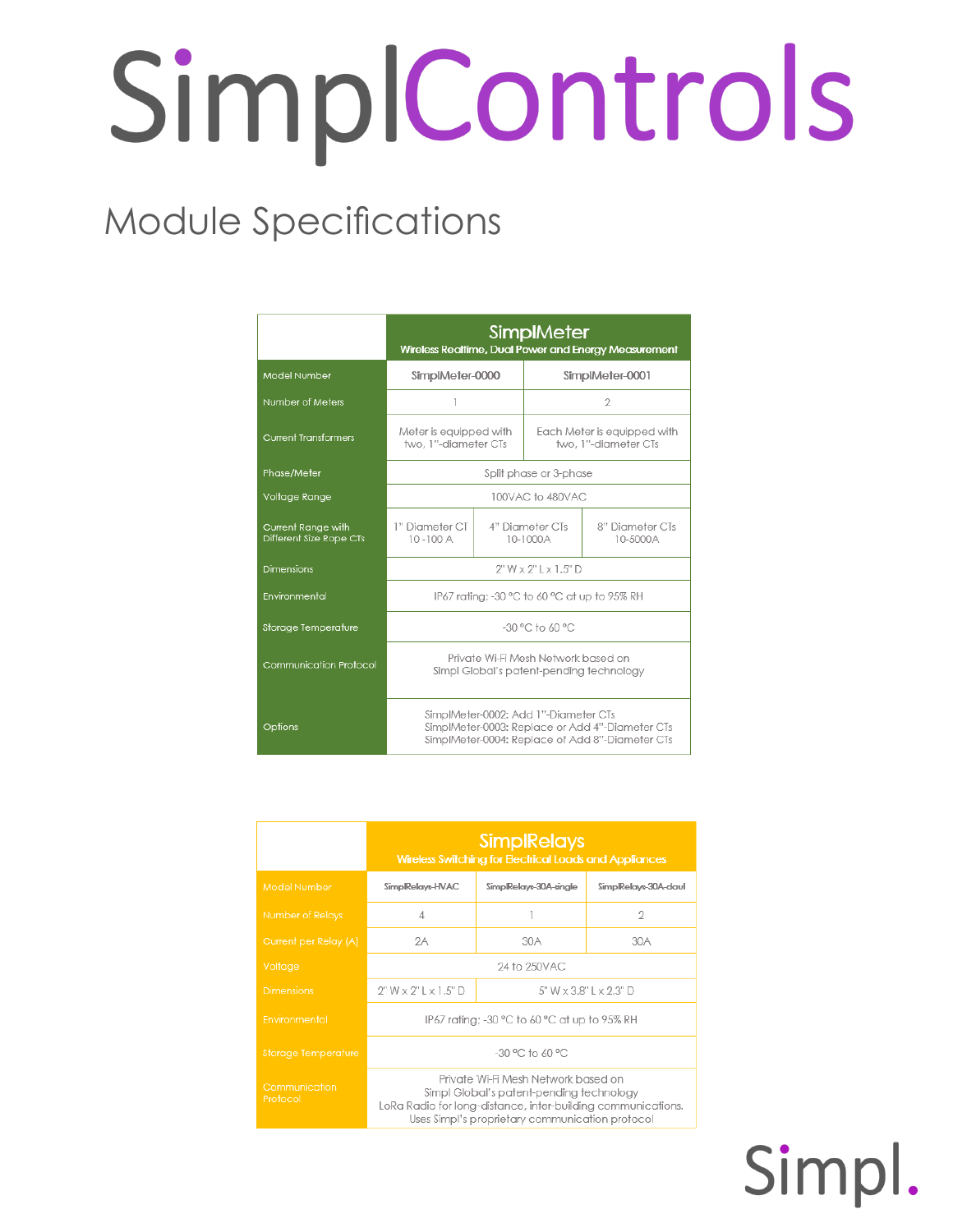|                               | <b>SimplGateway</b><br><b>Wireless Building Management Controller</b>                                                                                                      |  |
|-------------------------------|----------------------------------------------------------------------------------------------------------------------------------------------------------------------------|--|
| Model Number                  | SimplGateway-0000                                                                                                                                                          |  |
| <b>Voltage Requirements</b>   | Single Phase 24VAC to 280VAC                                                                                                                                               |  |
| <b>Dimensions</b>             | $2.25"$ W x 4"   x 1.5" D                                                                                                                                                  |  |
| Environmental                 | IP67 rating; -30 °C to 60 °C at up to 95% RH                                                                                                                               |  |
| Storage Temperature           | $-30$ °C to 60 °C.                                                                                                                                                         |  |
| <b>Communication Protocol</b> | Private Wi-Fi Mesh Network based on<br>Simpl Global's patent-pending technology                                                                                            |  |
| Installation                  | Plugs into a wall outlet                                                                                                                                                   |  |
| Options                       | SimplGateway-0001:<br>Adds 4G communications using AT&T and Verizon Wireless<br>networks<br>SimplGateway-0002:<br>Adds WiFi mesh extender for Simpl's private WiFi network |  |

|                            | <b>SimplSensors</b><br><b>Wireless Building Sensors</b>                                                                                                                                                                                               |     |     |  |
|----------------------------|-------------------------------------------------------------------------------------------------------------------------------------------------------------------------------------------------------------------------------------------------------|-----|-----|--|
| Model Number               | SimplSensors-0000                                                                                                                                                                                                                                     |     |     |  |
| <b>Sense Parameters</b>    | Ambient Temperature / Relative Humidity with on-board Sensor<br>Light Intensity with on-board sensor<br>Door Sensor with on-board sensor. Requires optional magnet<br>External Temperature Sensor. Requires product sensors or<br>external thermistor |     |     |  |
| Current per Relay (A)      | 2Α                                                                                                                                                                                                                                                    | 30A | 30A |  |
| Voltage                    | <b>Battery Supplied</b>                                                                                                                                                                                                                               |     |     |  |
| Dimensions                 | $2''$ W x $2''$ I x 1.5" D                                                                                                                                                                                                                            |     |     |  |
| Environmental              | Outdoor & Indoor. IP67 rating: -30 °C to 60 °C at up to 95% RH                                                                                                                                                                                        |     |     |  |
| <b>Storage Temperature</b> | $-30$ °C to 60 °C.                                                                                                                                                                                                                                    |     |     |  |
| Communication<br>Protocol  | Private Wi-Fi Mesh Network based on<br>Simpl Global's patent-pending technology<br>LoRa Radio for long-distance, inter-building<br>communications. Uses Simpl's proprietary<br>communication protocol.                                                |     |     |  |
| <b>Optional Equipment</b>  | SimplSensors-0001: Temperature Sensor with bottle<br>SimplSensors-0002: External Temperature Sensor<br>SimpISensors-0003: External Magnet used for door sensor                                                                                        |     |     |  |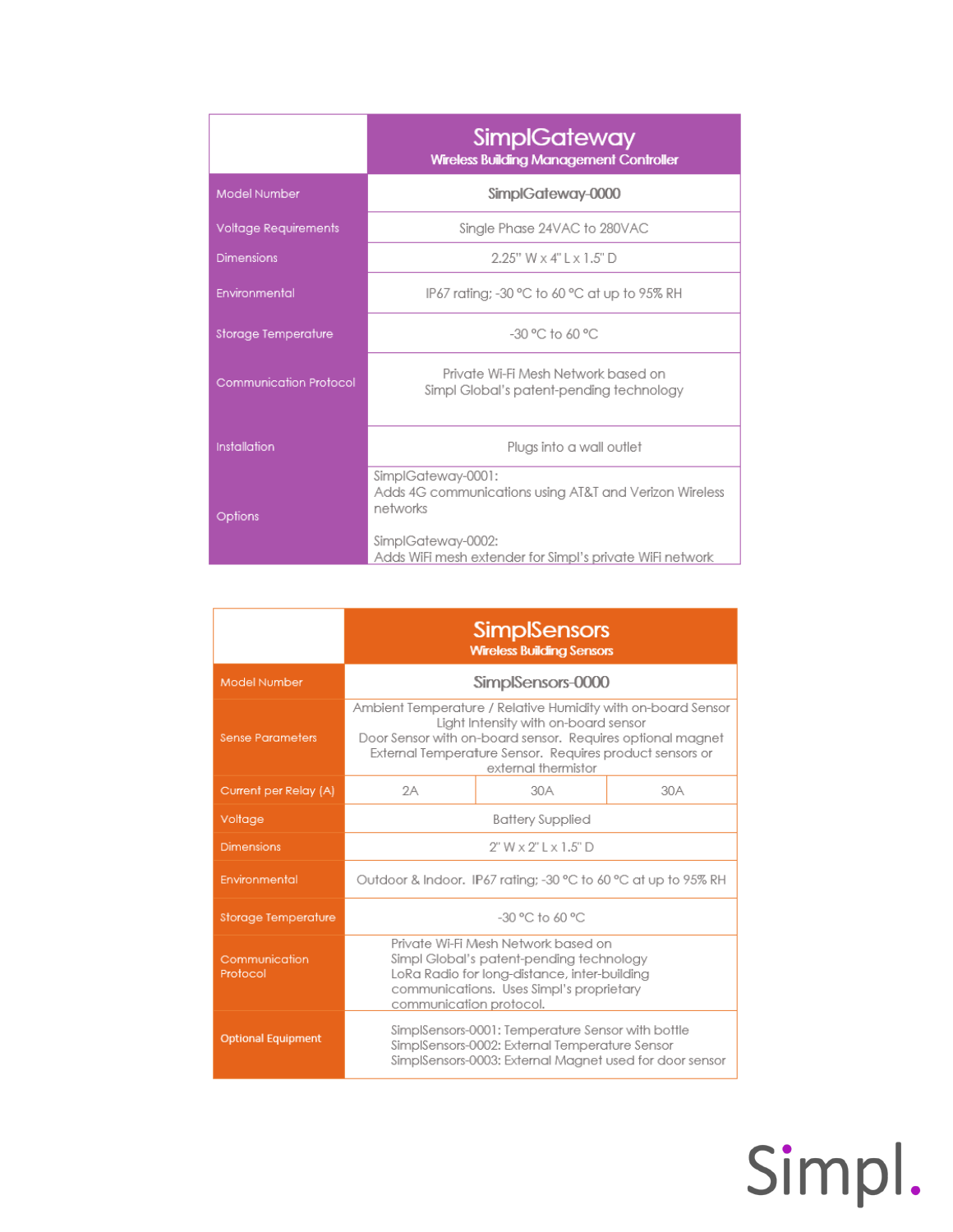### User Interface and Commissioning

Installation crews use their cell phones to interface with SimplControls

15-minute interval data is displayed for any data or time range showing building consumption, solar production, battery usage and grid usage.

SimplControls is the only system available in the market today that measures and displays this information not only in kWh but also in terms of dollars.



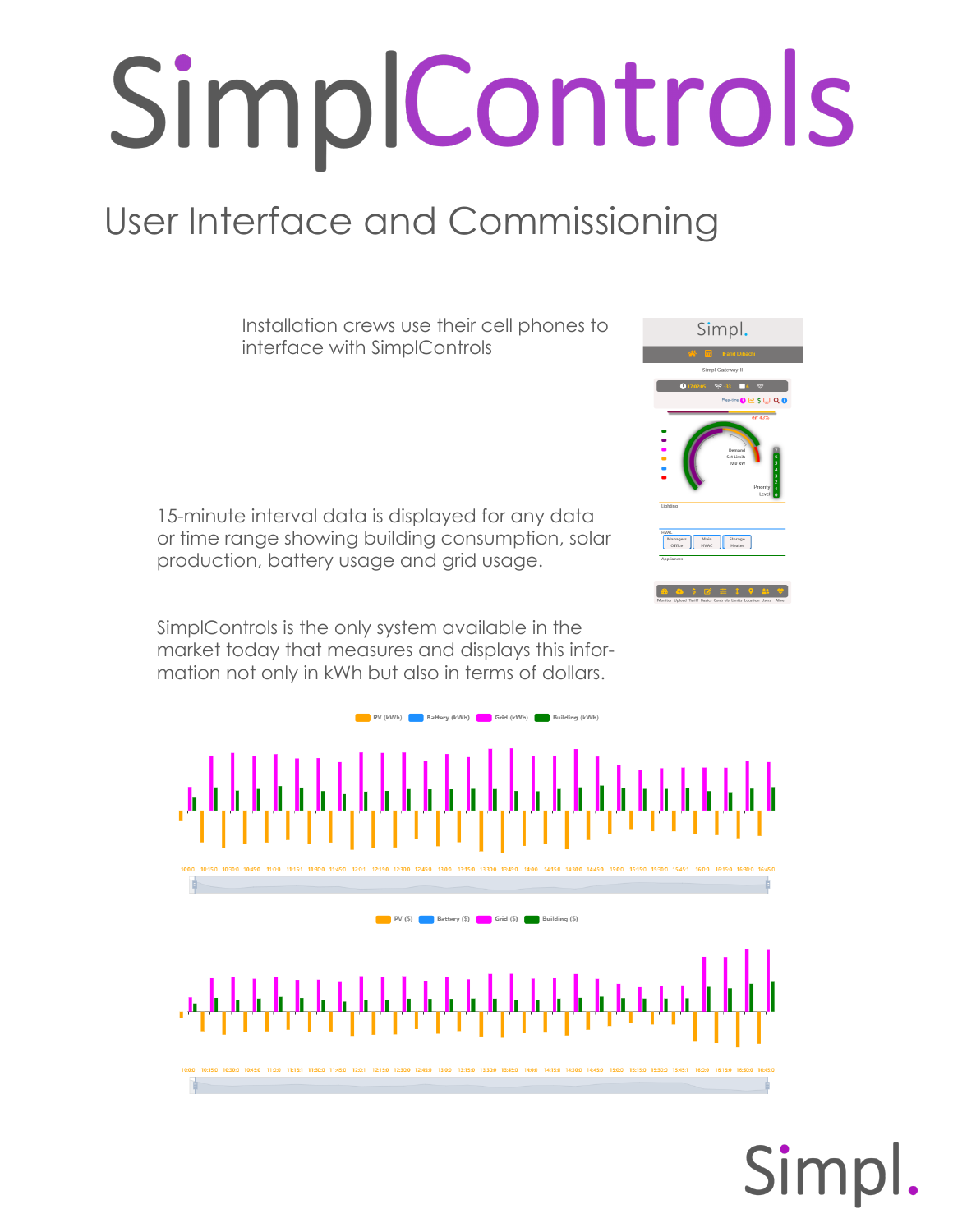Setup and commissioning is performed using a drag and drop system where an appliances is placed in its location and then is monitored by simply clicking on it.



Daily information is queried and viewed in terms of 15-minute kWh and dollars.